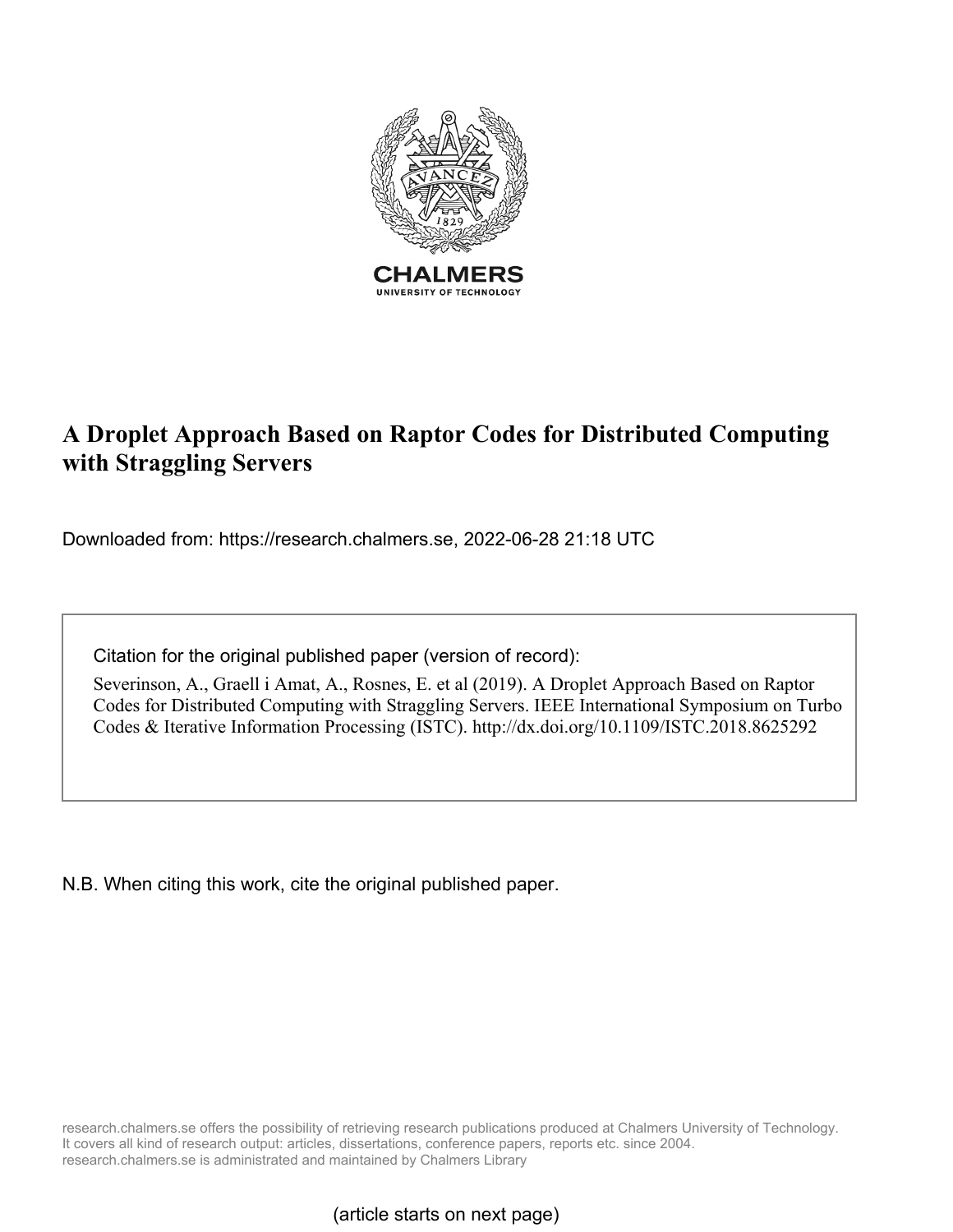# A Droplet Approach Based on Raptor Codes for Distributed Computing With Straggling Servers

Albin Severinson<sup>†</sup>, Alexandre Graell i Amat<sup>‡</sup>, Eirik Rosnes<sup>†</sup>, Francisco Lázaro<sup>§</sup>, and Gianluigi Liva<sup>§</sup>

†Simula UiB, Bergen, Norway

‡Department of Electrical Engineering, Chalmers University of Technology, Gothenburg, Sweden § Institute of Communications and Navigation of DLR (German Aerospace Center), Munich, Germany

*Abstract*—We propose a coded distributed computing scheme based on Raptor codes to address the straggler problem. In particular, we consider a scheme where each server computes intermediate values, referred to as droplets, that are either stored locally or sent over the network. Once enough droplets are collected, the computation can be completed. Compared to previous schemes in the literature, our proposed scheme achieves lower computational delay when the decoding time is taken into account.

#### I. INTRODUCTION

Modern computing systems often consist of several thousands of servers working in a highly coordinated manner [1]. These systems, referred to as warehouse-scale computers (WSCs) [2], differ from traditional datacenters in that servers rarely have fixed roles. Instead, a cluster manager dynamically assigns storage and computing tasks to servers [1]. This approach offers a high level of flexibility but also poses significant challenges. For example, so-called *straggling servers*, i.e., servers that experience transient delays, are a major issue in WSCs and may significantly slow down the overall computation [3].

Recently, an approach based on maximum distance separable (MDS) codes was proposed to alleviate the straggler problem for linear computations (e.g., multiplying a matrix with a vector) [4], [5]. In particular, redundancy is added to the computation in such a way that straggling servers can be treated as erasures when decoding the final output. Any partially computed results by the straggling servers are discarded. In [4], a single master node is responsible for decoding the final output. A more general framework was proposed in [5], where the work of decoding is distributed over the servers. Somewhat surprisingly, most previous works neglect the decoding complexity of the underlying code, which may have a significant impact on the overall computational delay [6], [7]. For the matrix multiplication problem, a coded scheme consisting of partitioning the source matrix and encoding each partition separately using shorter MDS codes was proposed in [6], [7] and shown to significantly reduce the overall computational delay compared to using a single MDS code when the decoding complexity is taken into account. Furthermore, it was shown in [7] that Luby Transform (LT) codes [8] may reduce the delay further in some cases.

Using LT codes for distributed computing has also been studied in [9], [10], where, assuming that a single master node is responsible for decoding the output, it was shown that these codes may bring some advantages. In [9], the problem of multiplying a matrix by a vector in an internet-of-things setting was considered. Specifically, a scheme based on LT codes where a device may dynamically assign computing tasks to its neighboring devices was proposed. It was shown that this scheme achieves low delay and high resource utilization even when the available computing resources vary over time. The scheme proposed in [10] extends the scheme in [4] by introducing LT codes and utilizing partial computations. The authors give bounds on the overall delay in this setting.

In this paper, we propose a coded computing scheme based on Raptor codes [11] for the problem of multiplying a matrix by a set of vectors. In particular, we consider standardized Raptor10 (R10) codes [12] as the underlying code. Similar to [10], the proposed scheme exploits partial computations, i.e., servers compute intermediate values, referred here to as droplets, that are either stored locally or transferred over the network. The computation can be completed once enough droplets have been collected. Unlike in [4], [5], [9], [10], we take the decoding time into account since it may contribute significantly to the overall computational delay [7]. Furthermore, the work of decoding the output is distributed over the servers in a similar fashion to the scheme in [5]. We show that this significantly reduces the overall computational delay compared to the scheme in [10] when the number of servers is large, and also outperforms other schemes in the literature. Interestingly, the proposed scheme based on R10 codes achieves an overall computational delay close to that of a scheme using an *ideal* rateless code with zero overhead and incurring no decoding delay. Furthermore, we provide an analytical approximation of the expected overall computational delay of the proposed scheme when the droplets are computed in an optimal order. We then give a heuristic for choosing the order in which each server computes values and show numerically that it achieves almost identical performance to optimal ordering. We also present an optimization problem for finding the optimal number of servers over which the decoding of the final output should be distributed.

This work was funded by the Research Council of Norway under grant 240985/F20 and the Swedish Research Council under grant 2016-04253.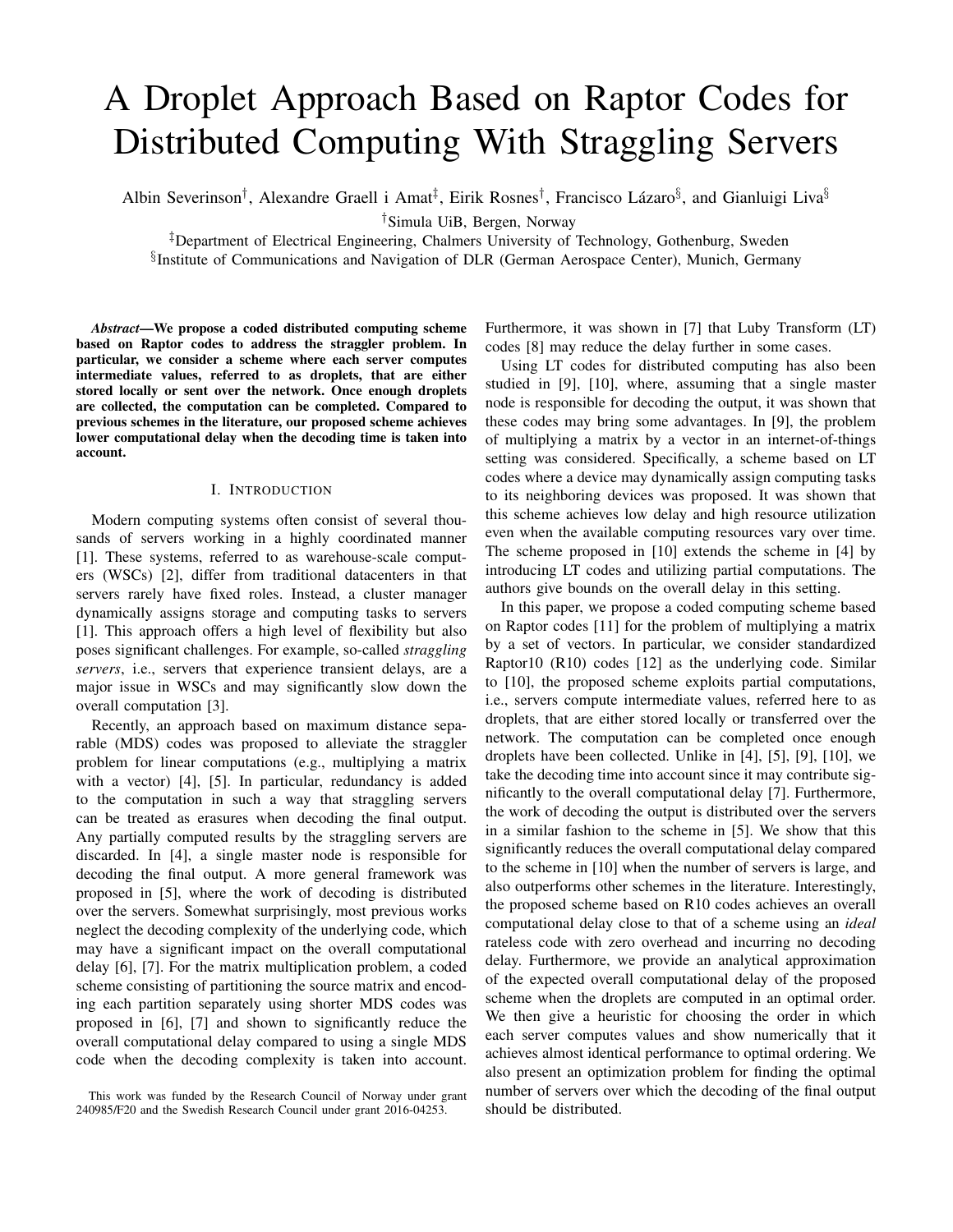#### II. SYSTEM MODEL AND PRELIMINARIES

We consider the distributed matrix multiplication problem. Specifically, given an  $m \times n$  matrix  $\mathbf{A} \in \mathbb{F}_{2^u}^{m \times n}$  and N vectors  $x_1, \ldots, x_N \in \mathbb{F}_{2^u}^n$ , where  $\mathbb{F}_{2^u}$  is an extension field of characteristic 2, we want to compute the N vectors  $y_1 =$  $A x_1, \ldots, y_N = A x_N$ . The computation is performed in a distributed fashion using K servers,  $S_1, \ldots, S_K$ . More precisely, A is split into  $m/l$  disjoint submatrices, each consisting of  $l$ rows. The submatrices are then encoded using an  $(r/l, m/l)$ linear code, resulting in  $r/l$  encoded submatrices, denoted by  $C_1, \ldots, C_{r/l}$ . We refer to l as the *droplet size*. Each of the  $r/l$  coded submatrices is stored at exactly one server such that each server stores  $\eta m$  coded matrix rows, for some  $\frac{1}{K} \leq \eta \leq 1$ . Note that, overall, the K servers store a total of  $r = \eta mK$  coded rows. We assume that  $\eta$  is selected such that  $\eta m$  is a multiple of l. Finally, we denote by  $\mathcal{C}_k$  the set of indices of the submatrices stored by server  $S_k$ .

#### *A. Probabilistic Runtime Model*

We assume that each server  $S_1, \ldots, S_K$  becomes available and starts working on its assigned tasks after a random amount of time, which is captured by the random variables  $H_1, \ldots, H_K$ , respectively. We assume that  $H_1, \ldots, H_K$  are independent and identically distributed (i.i.d) random variables with exponential probability density function

$$
f_H(h) = \begin{cases} \frac{1}{\beta} e^{-\frac{h}{\beta}} & h \ge 0\\ 0 & h < 0 \end{cases},
$$

where  $\beta$  is used to scale the tail of the distribution. The tail accounts for transient disturbances that are at the root of the straggler problem. We refer to  $\beta$  as the straggling parameter. As in [10], we assume that once a server becomes available it carries out each of its assigned tasks in a deterministic amount of time, denoted by  $\sigma$ . Let  $\sigma_A$  and  $\sigma_M$  be the time required to compute one addition and one multiplication, respectively, over  $\mathbb{F}_{2^u}$ . The parameter  $\sigma$  is then given by  $\sigma = n_A \sigma_A + n_M \sigma_M$ , where  $n_A$  and  $n_M$  are the required number of additions and multiplications, respectively, to complete each task. As in [12], we assume that  $\sigma_A$  is  $\mathcal{O}(\frac{u}{64})$  and  $\sigma_M$  is  $\mathcal{O}(u \log_2 u)$ . Furthermore, we assume that the hidden coefficients are comparable and will thus not consider them.

We denote by  $H_{(i)}$ ,  $i = 1, \ldots, K$ , the *i*-th order statistic, i.e., the *i*-th smallest variable of  $H_1, \ldots, H_K$ .  $H_{(i)}$  is a gamma-distributed random variable with cumulative probability distribution function

$$
F_{H_{(i)}}(h_{(i)}) \triangleq \Pr(H_{(i)} \le h_{(i)}) = \begin{cases} \frac{\gamma(b, a h_{(i)})}{\Gamma(b)} & h_{(i)} \ge 0\\ 0 & h_{(i)} < 0 \end{cases},
$$

where  $\Gamma$  denotes the gamma function and  $\gamma$  the lower incomplete gamma function. The inverse scale factor  $a$  and shape parameter  $b$  of the gamma distribution are computed from its mean and variance as in [7]. The expectation of  $H_{(i)}$ , i.e., the expected delay until a total of  $i$  servers become available, is [13]

$$
\mu(K,i) \triangleq \mathbb{E}\left[H_{(i)}\right] = \sum_{j=K-i+1}^{K} \frac{\beta}{j}.
$$

Finally, we denote by  $h_i$  and  $h_{(i)}$  the realizations of  $H_i$  and  $H_{(i)}$ ,  $i = 1, \ldots, K$ , respectively.

#### *B. Distributed Computing Model*

We consider the coded computing framework introduced in [5], which extends the MapReduce framework [3]. The overall computation proceeds in two phases, the *map-shuffle* phase and the *reduce* phase, which are augmented to make use of the coded scheme proposed in [10] to alleviate the straggler problem. We assume that the input vectors  $x_1, \ldots, x_N$  are known to all servers at the start of the computation.

*1) Map-Shuffle Phase:* The servers compute coded intermediate values (droplets) which are later used to obtain the vectors  $y_1, \ldots, y_N$ . Each droplet is the product between a submatrix stored by the server and an input vector  $x_1, \ldots, x_N$ . The responsibility for decoding each of the vectors  $y_1, \ldots, y_N$ is assigned to one of the  $K$  servers. The computed droplets are then transferred over the network to the server responsible for decoding the corresponding output vector. We assume that the channel is error-free and that all transfers are unicast. The map-shuffle phase ends when all output vectors  $y_1, \ldots, y_N$ can be decoded with high probability (see Section III-B). At this point the computation enters the reduce phase. We denote the delay of the map-shuffle phase by  $D_{\text{map}}$  and its expectation by  $D_{\text{map}}$ .

*2) Reduce Phase:* The vectors  $y_1, \ldots, y_N$  are computed from the intermediate values. More specifically, each server uses the droplets computed locally or received over the network to decode the output vectors it has been assigned. Denote by  $\sigma_{\text{reduce}}$  the time required for one server to decode one output vector. The computational delay of the reduce phase, denoted by D<sub>reduce</sub>, is deterministic and is given by D<sub>reduce</sub> =  $\frac{N}{q} \sigma_{\text{reduce}}$ , where  $q$  denotes the number of servers used in the reduce phase.

Definition 1. *The overall computational delay,* D*, is the sum of the map-shuffle and reduce phase delays, i.e.,*

$$
D = D_{\mathsf{map}} + \mathsf{D}_{\mathsf{reduce}} \quad \textit{and} \quad \bar{D} \triangleq \mathbb{E}[D] = \bar{D}_{\mathsf{map}} + \mathsf{D}_{\mathsf{reduce}}.
$$

#### *C. Raptor Codes*

Raptor codes [11] are built from the serial concatenation of an outer linear block code with an inner LT code. Raptor codes not only outperform LT codes in terms of probability of decoding failure but also exhibit a lower encoding and decoding complexity. Here we consider R10 codes, which are binary codes whose outer code is obtained as the serial concatenation of a low-density parity-check code with a highdensity parity-check (HDPC) code [14]. R10 codes are tailored to an efficient maximum likelihood decoding algorithm known as *inactivation decoding* [11]. In particular, we consider R10 codes in their nonsystematic form.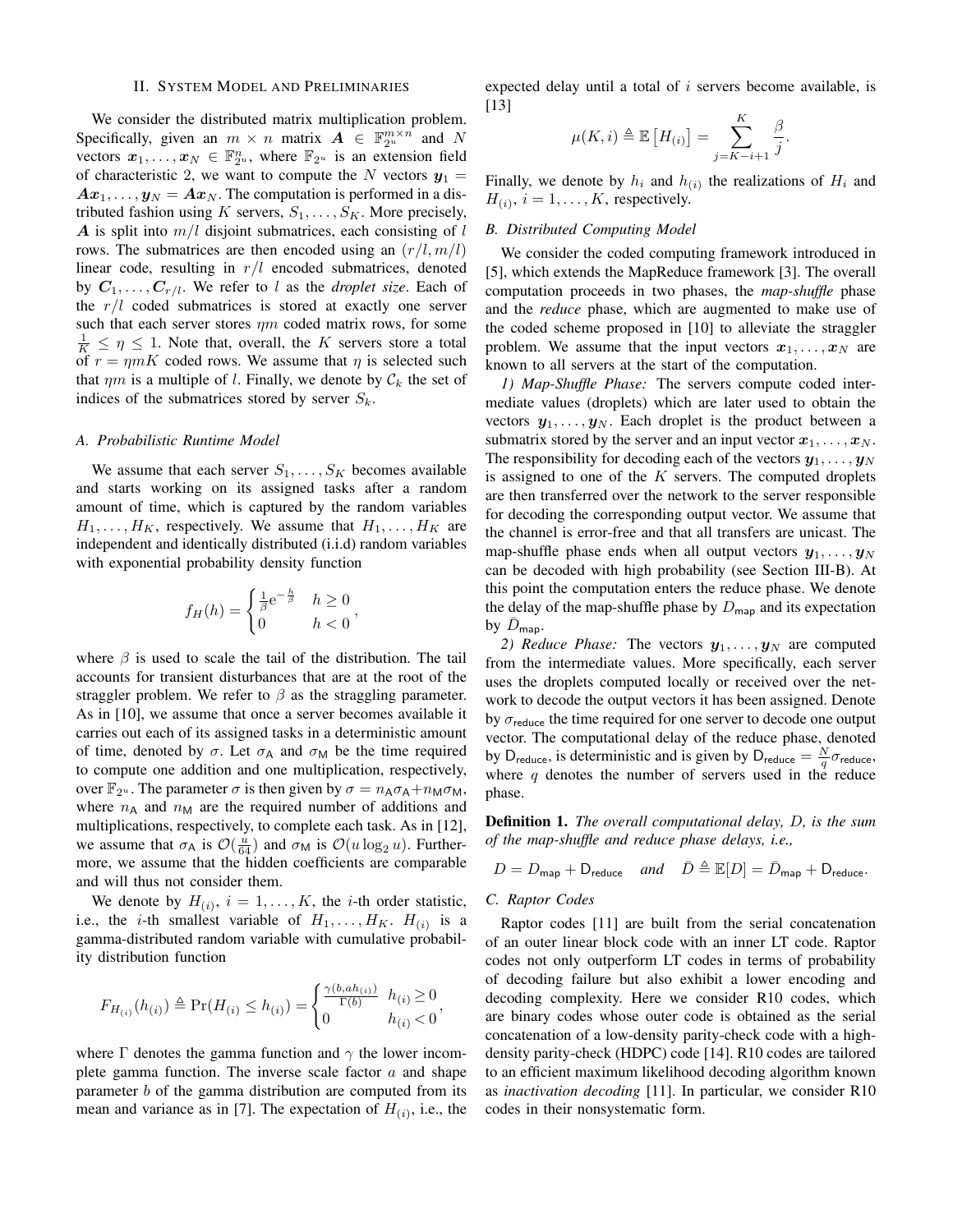

Fig. 1. Map-shuffle phase computation. Each server  $S_{(k)}$ ,  $k = 1, \ldots, K$ , computes droplets, illustrated by white squares, after an initial time  $H_{(k)}$ . The map-shuffle phase ends once enough droplets are collected and server  $S(q)$ has become available. It incurs a delay  $D_{\text{map}}$ . We depict the final droplet that is computed with a hash pattern.

#### III. PROPOSED CODED COMPUTING SCHEME

In this section, we introduce the proposed coded computing scheme. The main idea is that each server computes multiple intermediate values. More specifically, each server  $S_k$ ,  $k = 1, \dots, K$ , computes droplets  $z_j^{(i)} = C_i x_j$  by multiplying the coded submatrices  $C_i$ ,  $i \in \mathcal{C}_k$ , it stores locally with the N input vectors  $x_1, \ldots, x_N$ . The indices  $i \in \mathcal{C}_k$  and  $j \in \{1, \ldots, N\}$  should be carefully chosen to minimize the computational delay. We consider this in Section III-A. The time required for a server to compute a droplet, denoted by  $\sigma_{d}$ , is  $\sigma_{d} = l((n-1)\sigma_{A} + n\sigma_{M})$  since it requires computing l inner products, each requiring  $n - 1$  additions and n multiplications.

Denote by  $S_{(1)}$  the first server to become available, and similarly denote by  $S_{(k)}$ ,  $k = 1, \ldots, K$ , the k-th server to become available. We assume that server  $S_{(k)}$  computes droplets at a constant rate after a delay  $H_{(k)}$ . For example, server  $S_{(k)}$ computes p droplets after a total delay of  $H_{(k)} + p\sigma_d$ . This process is depicted in Fig. 1. We evenly and randomly split the indices of the N output vectors  $y_1, \ldots, y_N$  into  $q \leq K$ disjoint sets  $W_1, \ldots, W_q$ . Each of the q fastest servers  $S_{(k)}$ ,  $k = 1, \ldots, q$ , is responsible for decoding the  $N/q$  output vectors with indices in  $W_k$ . Furthermore, we denote by  $\tilde{W}_k$ the set containing the indices of the vectors that server  $S_{(k)}$ is not yet able to decode due to an insufficient number of droplets. At the start of the map-shuffle phase,  $\tilde{W}_k = W_k$ . The map-shuffle phase ends when servers  $S_{(1)}, \ldots, S_{(q)}$  have collected enough droplets to decode the output vectors they are responsible for, i.e., when  $\left|\tilde{\mathcal{W}}_k\right| = 0, k = 1, \ldots, q$ . At this point servers  $S_{(1)}, \ldots, S_{(q)}$  simultaneously enter the reduce phase. The remaining  $K - q$  servers are unused for the rest of the computation. A strategy for choosing  $q$  to minimize the expected computational delay,  $\bar{D}$ , is discussed in Section IV-A.

#### *A. Droplet Order*

For each droplet  $z_j^{(i)}$  computed by server  $S_k$  in the mapshuffle phase, the server has to choose the indices  $i \in \mathcal{C}_k$  and  $j \in \{1, \ldots, N\}$  the droplet is computed from. Furthermore, the choice of i and j may have a large impact on the computational delay. In particular, if  $j$  is chosen such that it is not needed to decode any of the output vectors, i.e.,  $i$  is

not in any of the sets  $\tilde{\mathcal{W}}_k$ ,  $k = 1, \ldots, q$ , the resulting droplet is effectively wasted. Hence,  $i$  and  $j$  should be carefully chosen. We consider two scenarios. In the first scenario,  $i$  and  $j$  are chosen optimally, i.e., all servers have perfect knowledge of  $\tilde{W}_1, \ldots, \tilde{W}_q$ . This gives a lower bound on the achievable computational delay. In a second, more practical scenario, i and  $j$  are chosen in a round-robin fashion. Specifically, for each server  $S_k$  we generate a number j from  $\{1, \ldots, N\}$ uniformly at random. Next, for each droplet  $z_j^{(i)}$  computed by server  $S_k$  we let  $j = j + 1 \mod N$ . We remark that the optimal order requires each server to have global knowledge of all previously computed droplets over all servers, whereas the round-robin strategy only requires each server to have knowledge of the droplets it has computed locally. In Section V, we show numerically that the round-robin strategy achieves almost identical performance to the optimal strategy, the latter being infeasible in practice. In both cases we assume that the same pair of indices  $i, j$  is never chosen twice. Since each submatrix  $C_i$  is stored at exactly one server, this does not require any additional synchronization between servers. A server that has exhausted all possible combinations of  $i$  and  $j$ halts and performs no further computations in the map-shuffle phase.

#### *B. Code Design*

The decoding complexity and failure probability of Raptor codes depend on the number of droplets available to the decoder,  $\frac{m}{l}(1 + \epsilon)$ , for some  $\epsilon \ge 0$ . We refer to  $\epsilon$  as the overhead. Furthermore, we denote by  $P_f(\epsilon)$  the decoding failure probability when the overhead is  $\epsilon$ . In general, increasing  $\epsilon$  reduces the probability of decoding failure  $P_f(\epsilon)$  and the decoding complexity, leading to a lower decoding time  $\sigma_{\text{reduce}}$ . For example, the decoding failure probability for R10 codes roughly halves with every additional droplet available when the number of source symbols is close to 1000 [11]. However, a larger overhead  $\epsilon$  also increases the computational delay due to computing the required droplets in the map-shuffle phase. We thus need to balance the computational delay of the reduce phase against that of the map-shuffle phase to achieve a low overall computational delay.

We denote by  $\epsilon_{\min}$  the minimum overhead before decoding is attempted. R10 codes are fully specified, hence the only free parameter is  $\epsilon_{\text{min}}$ . In [11], it is observed that the decoding complexity of Raptor codes drops sharply when the number of droplets available to the decoder is increased to be slightly larger than the number of HDPC symbols. Hence, we choose the minimum overhead  $\epsilon_{\text{min}}$  such that the number of droplets available to the decoder is close to the number of source droplets  $m/l$  plus twice the number of HDPC symbols. For comparison purposes, in Section V we also consider LT codes with a robust Soliton distribution [8], whose parameters are optimized as described in [7]. In particular, we choose a minimum overhead  $\epsilon_{\min}$  and a target failure probability  $P_{\text{f target}}$ and optimize the parameters of the distribution to minimize the decoding complexity under the constraint  $P_{\text{f,target}} \approx P_{\text{f}}(\epsilon_{\text{min}})$ . Note that the overhead  $\epsilon$  required for decoding may be larger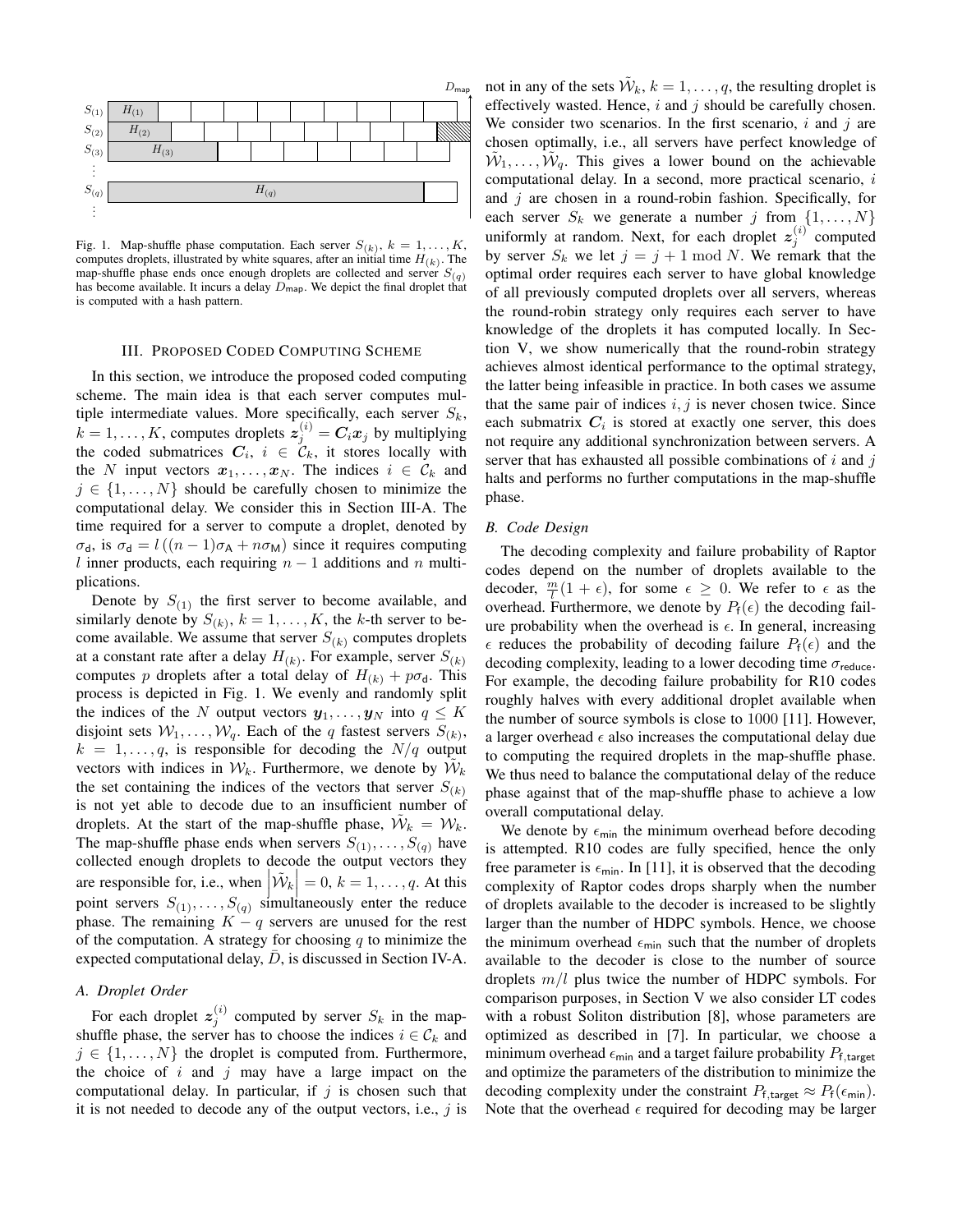than  $\epsilon_{\min}$ . We take this into account by simulating the overhead needed given that decoding failed at an overhead of  $\epsilon_{\min}$ .

## IV. COMPUTATIONAL DELAY ANALYSIS

In this section, we analyze the computational delay of the proposed coded computing scheme and provide an approximation of  $D_{\text{map}}$ . Let  $V_p$  be the random variable associated with the time until  $p$  droplets are computed over  $K$  servers, where we assume that  $p$  is chosen such that decoding succeeds with high probability, and  $\bar{V}_p$  its expectation,  $\bar{V}_p \triangleq \mathbb{E}[V_p]$ . Then,  $D_{\text{map}} = \max(V_p, H_{(q)})$ . For the analysis, we assume that each server is always able to compute droplets needed by some server until the end of the map-shuffle phase. This assumption is valid if the code rate  $m/r$  is low enough. Furthermore, we assume that the droplet order is optimal (see Section III-A). Finally, we explain how to choose the number of servers  $q$  to split the output vectors over to minimize the expected computational delay.

Denote by  $P_t$  the number of droplets computed over K servers at time t.

#### **Proposition 1.** *The expectation of*  $P_t$  *is*

$$
\bar{P}_t \triangleq \mathbb{E}\left[P_t\right] = K \int_0^t \left[\frac{t-h}{\sigma_\mathbf{d}}\right] \frac{1}{\beta} e^{-\frac{h}{\beta}} dh. \tag{1}
$$

Using the fact that  $x - 1 \le |x| \le x$  in (1) and computing the resulting integrals,  $\overline{P}_t$  can be lower and upperbounded as

$$
K\left(\frac{(\beta + \sigma_{\mathbf{d}})\mathrm{e}^{-\frac{t}{\beta}}}{\sigma_{\mathbf{d}}} + \frac{t}{\sigma_{\mathbf{d}}} - \frac{\beta}{\sigma_{\mathbf{d}}} - 1\right) \leq \bar{P}_t
$$
  
 
$$
\leq K\left(\frac{\beta \mathrm{e}^{-\frac{t}{\beta}}}{\sigma_{\mathbf{d}}} + \frac{t}{\sigma_{\mathbf{d}}} - \frac{\beta}{\sigma_{\mathbf{d}}}\right). (2)
$$

Let  $\sigma_{\bar{P}}$  denote the time at which an average number of P droplets have been computed over  $K$  servers. By inverting the upper and lower bounds on  $\bar{P}_t$  in (2),  $\sigma_{\bar{P}}$  can be bounded as

$$
\sigma_P^{\mathsf{L}} \triangleq \beta + \frac{\bar{P}\sigma_{\mathsf{d}}}{K} + \beta W_0 \left( -e^{-\frac{\bar{P}\sigma_{\mathsf{d}}}{K\beta} - 1} \right) \leq \sigma_{\bar{P}}
$$
  

$$
\leq \beta + \sigma_{\mathsf{d}} + \frac{\bar{P}\sigma_{\mathsf{d}}}{K} + \beta W_0 \left( -\frac{e^{-\frac{K(\beta + \sigma_{\mathsf{d}}) + \bar{P}\sigma_{\mathsf{d}}}{K\beta}}}{\beta} \left( \beta + \sigma_{\mathsf{d}} \right) \right) \triangleq \sigma_{\bar{P}}^{\mathsf{U}},
$$

where  $W_0(\cdot)$  is the principal branch of the Lambert W function, i.e.,  $W_0(x)$  is the solution of  $x = ze^z$ .

Now, let  $G_t$  be the random variable associated with the number of servers that are available at time  $t$ . We provide the following heuristic approximation of  $D_{\text{map}}$ ,

$$
\bar{D}_{\text{map}} \approx \bar{V}_p + \sum_{j=1}^{q-1} \Pr(G_t = j) \mu(K - j, q - j), \quad (3)
$$

where the summation accounts for the delay due to waiting for server  $S_{(q)}$ . We have numerically verified that the approximation holds. Furthermore, we have observed that  $\overrightarrow{V}_p \approx \sigma_p$ and  $\sigma_p \approx \frac{1}{2} (\sigma_p^{\mathsf{L}} + \sigma_p^{\mathsf{U}})$ . Finally, assuming that decoding is possible with  $p$  droplets, the expected overall computational delay is

$$
\bar{D} \approx \frac{N}{q} \sigma_{\text{reduce}} + \bar{V}_p + \sum_{j=1}^{q-1} \Pr(G_t = j) \mu(K - j, q - j). \tag{4}
$$

#### *A. Straggler Mitigation*

The map-shuffle phase ends when all output vectors can be decoded and when the servers  $S_{(1)}, \ldots, S_{(q)}$  are available, i.e.,  $D_{\text{map}} = \max(V_p, H_{(q)})$ . Since  $\Pr(H_{(q)} > V_p)$  is always nonzero, choosing a small  $q$  lowers the expected delay of the map phase. On the other hand, choosing a large  $q$  reduces the delay of the reduce phase  $D_{reduce} = \frac{N}{q} \sigma_{reduce}$ , as the decoding is distributed over more servers. Thus, we need to balance the delay of the map-shuffle and reduce phases by choosing q carefully. In particular, we optimize the value of  $q$ to minimize the overall computational delay in (4), where we use the approximation  $\bar{V}_p \approx \sigma_p \approx \frac{1}{2} \left( \sigma_p^L + \sigma_p^U \right)$ . We remark that (4) as a function of  $q$  is convex as it is the sum of the approximation of  $\bar{D}_{\text{map}}$  in (3) and  $D_{\text{reduce}}$ , which are strictly increasing and decreasing, respectively, in q for  $\sigma_{\text{reduce}} > 0$ . For  $\sigma_{\text{reduce}} = 0$ , (4) is minimized for  $q = 1$ .

### V. NUMERICAL RESULTS

In Fig. 2, we give the expected computational delay of the proposed scheme, normalized by that of the uncoded scheme, as a function of the system size. In particular, we fix the code rate to  $m/r = 1/3$  and the problem size divided by the number of servers to  $mnN/K = 10^7 (\pm 10\%$  to find valid parameters) and scale the system size with  $K$ . Motivated by machine learning applications, where the number of rows and columns often represent the number of samples and features, respectively, we set  $m = 1000n$ . We also set  $N = 10K$ . Since R10 codes are optimized for code lengths close to 1024 [14], we choose the droplet size l such that  $900 < m/l < 1100$  (the interval is required to find valid parameters). The overhead is 2% and 30% for R10 and LT codes, respectively. Finally, the straggling parameter  $\beta$  is equal to the total time required to compute the multiplications  $A x_1, \ldots, A x_N$  divided by the number of servers, i.e.,  $\beta = \sigma_K = (m(n-1)\sigma_A + mn\sigma_M)N/K$ .

In the figure, we plot the overall computational delay given by (4) using the approximation  $\bar{V}_p \approx \sigma_p \approx \frac{1}{2} \left( \sigma_p^L + \sigma_p^U \right)$  for the proposed scheme with an underlying R10 code (blue line with circle markers) and LT code (magenta line with diamond markers), and for the scheme assuming an ideal rateless code (black solid line). We also show simulated performance for the R10-based scheme with optimal droplet ordering and with a round-robin (rr) ordering. We observe that the round-robin strategy achieves a computational delay within 1% of that of the optimal strategy. Furthermore, (4) accurately predicts the overall computational delay with an error of at most about 1% compared to both the optimal and the round-robin ordering. The proposed scheme with R10 codes achieves a significantly lower delay than the scheme with LT codes. Interestingly, the delay for the scheme based on R10 codes is very close (at most 3.7% higher) to that of an ideal rateless code.